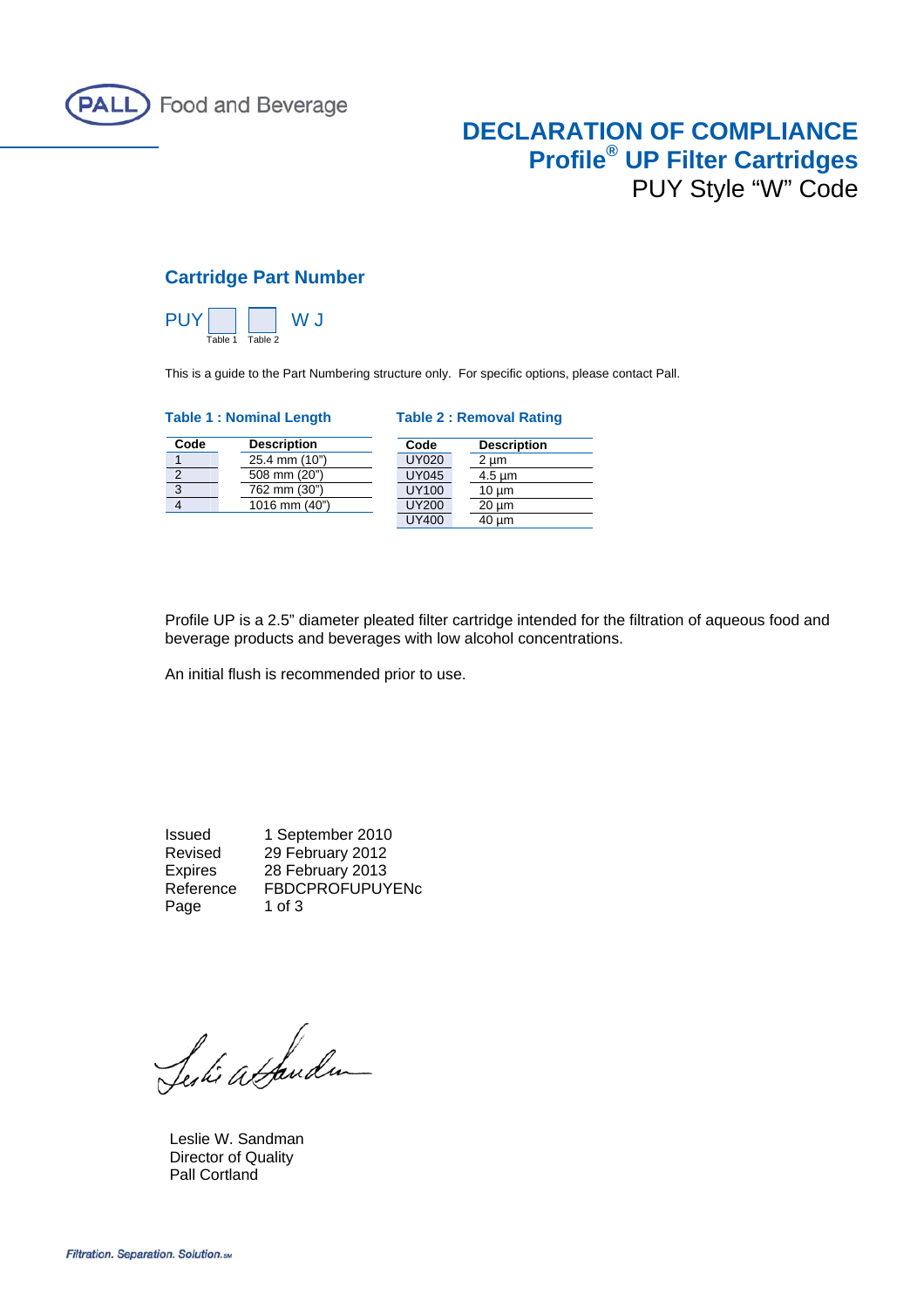### **Profile UP Filter Cartridges (PUY Style "W" Code)**

#### **Components**

| Filter Media              | Pall proprietary melt blown media |  |
|---------------------------|-----------------------------------|--|
| Support / Drainage        | Extruded polypropylene netting    |  |
| Helical Wrap              | Polypropylene non-woven fabric    |  |
| Adaptor, Core and End Cap | Polypropylene                     |  |
| Gasket                    | Ethylene Propylene Rubber         |  |

### **Declaration**

Profile UP PUY style "W" Code filter cartridges comprise of materials that meet regulatory and legislative requirements and guidelines for food contact in that:

#### • **Europe**

The "W" Code PUY style Profile UP filter cartridges meet the requirements for food contact as detailed in European Regulation (EC) Number 1935/2004 in that:

The materials used to produce "W" Code PUY style Profile UP products meet the requirements scoped in Commission Regulation (EU) Number 10/2011, and its amendments, on plastic materials and articles intended to come into contact with foodstuffs (excluding seals).

Migration testing of the filters and components of the Profile UP filters has been performed in simulants A, B and C after flushing and in flow conditions.

Note:

This product contains materials that are subject to Specific Migration Limit (SML) requirements.

This product contains calcium stearate, which is approved as a direct food additive.

#### • **USA**

The materials of construction meet the FDA requirements for food contact use as detailed in Code of Federal Regulations, 21 CFR paragraphs 170-199:

Polypropylene to 21 CFR section 177.1520 (Olefin polymers) and section 178.2010 (antioxidants and/or stabilizers for polymers)

Ethylene Propylene Rubber seal materials to 21 CFR section 177.2600 (Rubber articles intended for repeated use, excluding milk and edible oils)

#### **Process Quality System**

Site of Manufacture:

Pall Cortland, USA on behalf of Pall International Sàrl.

The Quality Management System at Pall Cortland is certified to ISO 9001:2008.

These products / product packaging carry a lot number / date code to facilitate traceability to suppliers' materials and Pall production records.

#### **Supplied in Europe by**

Pall International Sàrl Av. de Tivoli 3 Fribourg **Switzerland** CH-1700